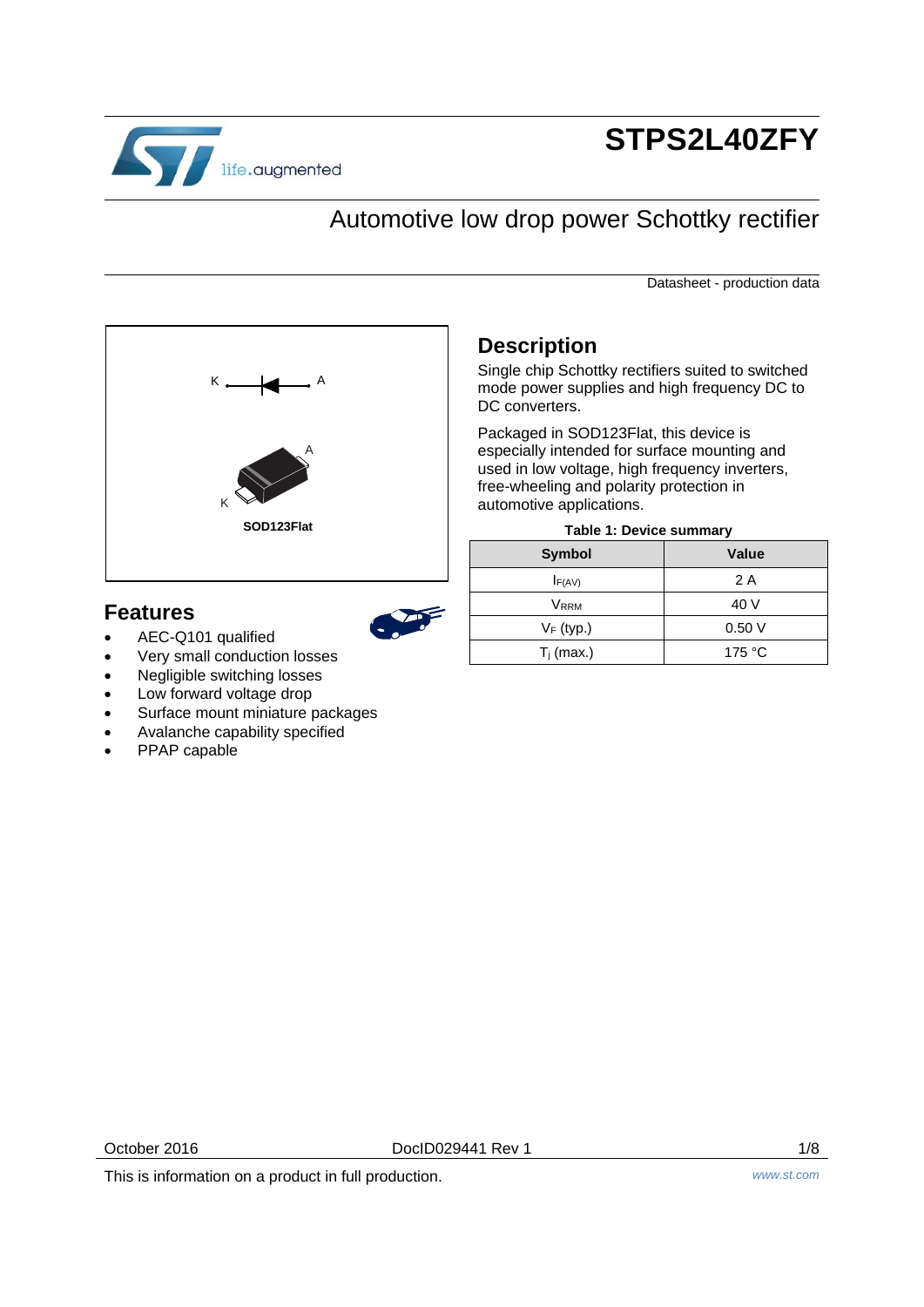# **1 Characteristics**

**Table 2: Absolute ratings (limiting values at 25 °C, unless otherwise specified)**

| Symbol                      | <b>Parameter</b>                                                                       | Value           | <b>Unit</b>     |    |
|-----------------------------|----------------------------------------------------------------------------------------|-----------------|-----------------|----|
| <b>VRRM</b>                 | $T_i = -40$ °C to +175 °C<br>Repetitive peak reverse voltage                           |                 | 40              | V  |
| IF(AV)                      | Average forward current<br>$\delta$ = 0.5, square wave                                 | $T_1 = 145 °C$  | 2               | Α  |
| <b>IFSM</b>                 | Surge non repetitive forward current<br>$tp$ = 10 ms sinusoidal                        |                 | 50              | A  |
| <b>PARM</b>                 | $t_p = 10 \,\mu s$ , $T_i = 125 \,^{\circ}\text{C}$<br>Repetitive peak avalanche power |                 | 65              | W  |
| $\mathsf{T}_{\mathsf{stq}}$ | Storage temperature range                                                              |                 | $-65$ to $+175$ | °C |
| $T_{j}$                     | Operating junction temperature range <sup>(1)</sup>                                    | $-40$ to $+175$ |                 |    |

### **Notes:**

<span id="page-1-0"></span> $(1)(dP_{tot}/dT_j) < (1/R_{th(j-a)})$  condition to avoid thermal runaway for a diode on its own heatsink.

### **Table 3: Thermal parameters**

| <b>Symbol</b> | <b>Parameter</b> | Max. value | Unit |
|---------------|------------------|------------|------|
| $R_{th(i-l)}$ | Junction to lead | 20         | °C/W |

| <b>Symbol</b>           | <b>Parameter</b>     | <b>Test conditions</b> |                 | Min. | Typ. | Max. | Unit |
|-------------------------|----------------------|------------------------|-----------------|------|------|------|------|
| $I_R(1)$                |                      | $T_i = 25 °C$          | $V_R = V_{RRM}$ |      |      | 35   | μA   |
| Reverse leakage current |                      | $T_i = 125 °C$         |                 |      | 6    | 10   | mA   |
| $V_F(2)$                |                      |                        |                 |      |      | 0.63 |      |
|                         | Forward voltage drop | $T_i = 125 °C$         | $F = 2A$        |      | 0.50 | 0.61 | V    |

**Table 4: Static electrical characteristics**

### **Notes:**

<span id="page-1-2"></span><span id="page-1-1"></span> $(1)$ Pulse test: t<sub>p</sub> = 5 ms, δ < 2% <sup>(2)</sup>Pulse test:  $t_p$  = 380 μs, δ < 2%

To evaluate the conduction losses, use the following equation:

 $P = 0.46$  x  $F(AV) + 0.075$  x  $F^{2}(RMS)$ 

For more information, please refer to the following application notes related to the power losses.

- AN604 (Calculation of conduction losses in a power rectifier)
- AN4021 (Calculation of reverse losses in a power diode)

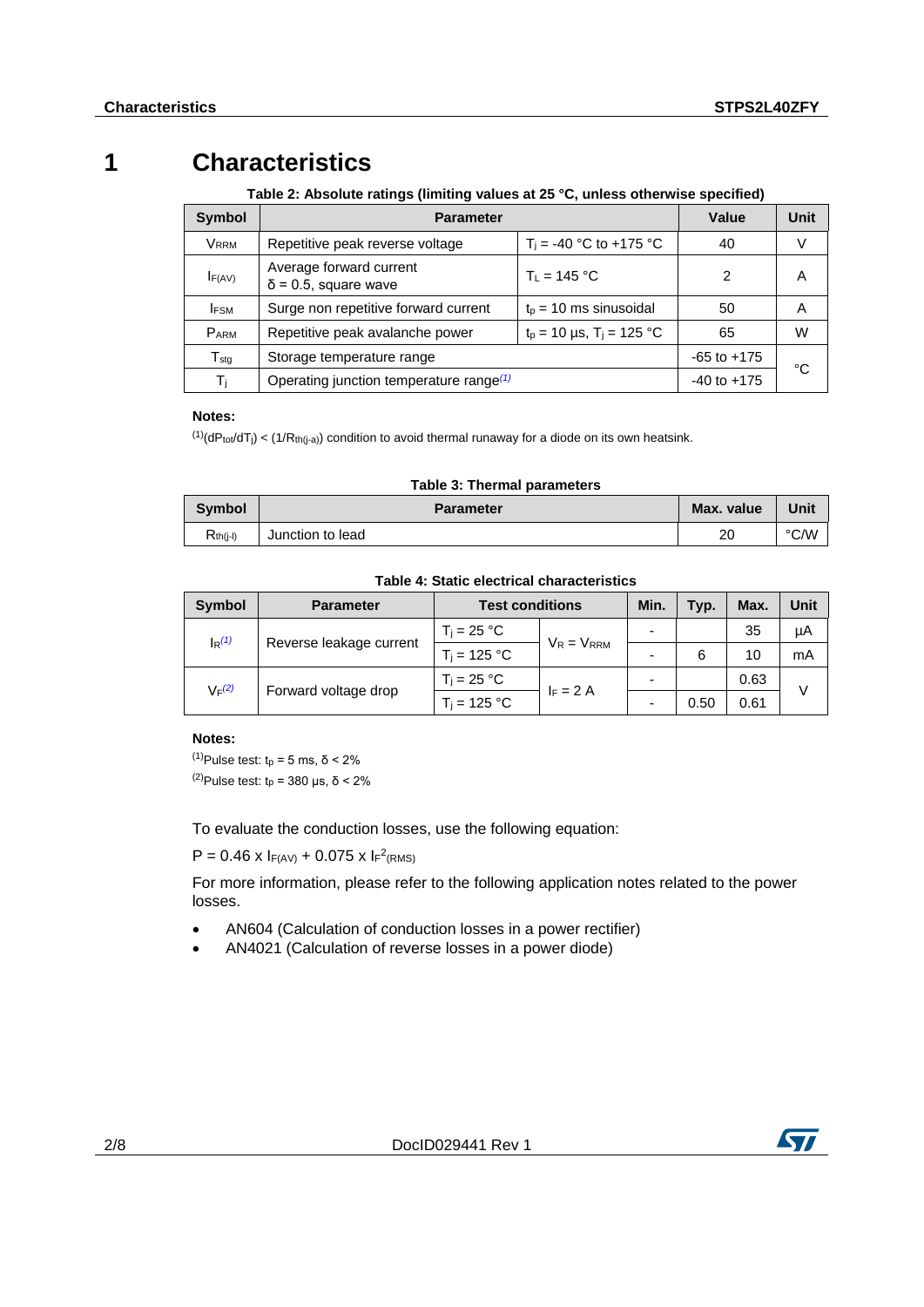**ST** 







DocID029441 Rev 1 3/8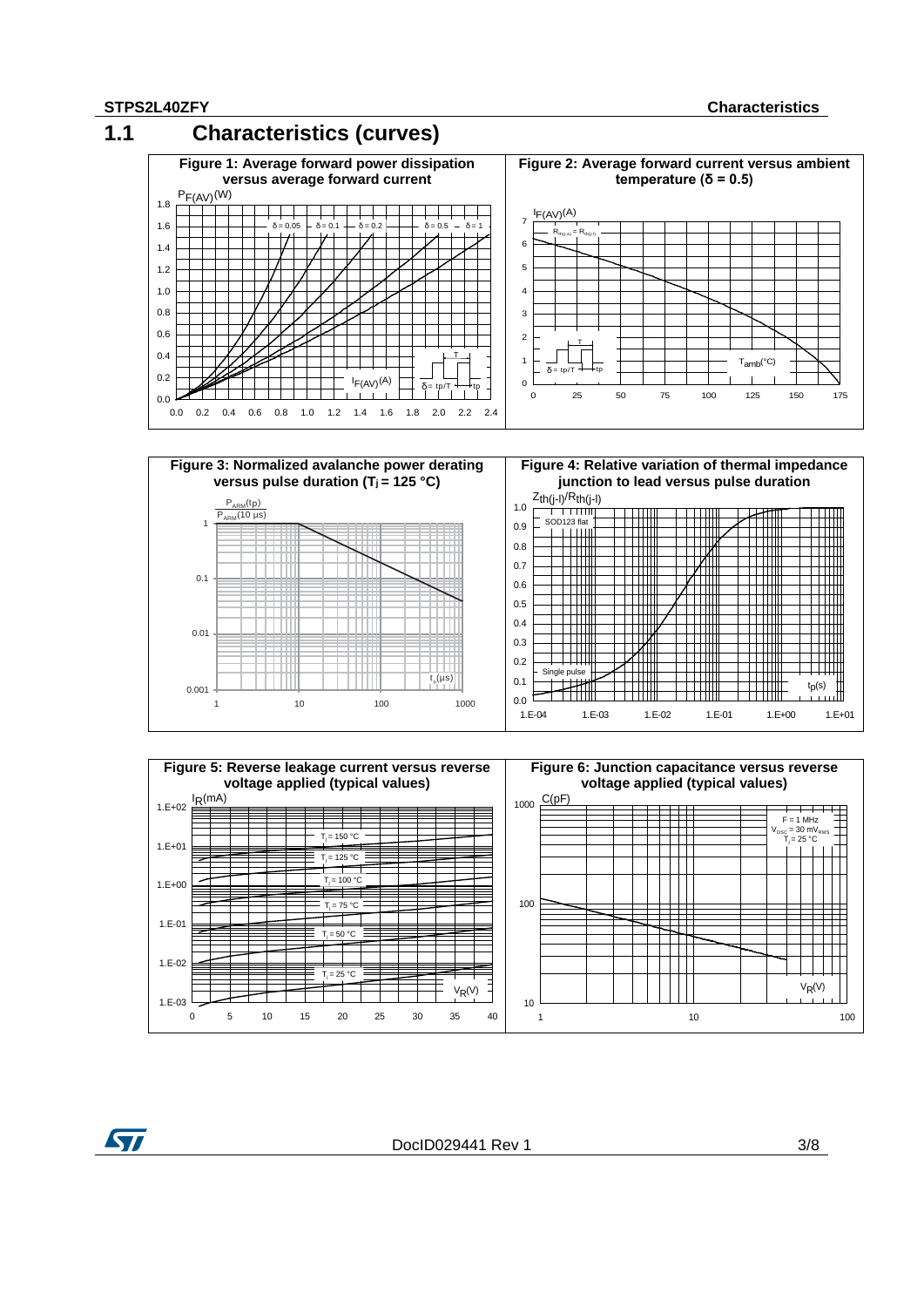## **Characteristics STPS2L40ZFY**





4/8 DocID029441 Rev 1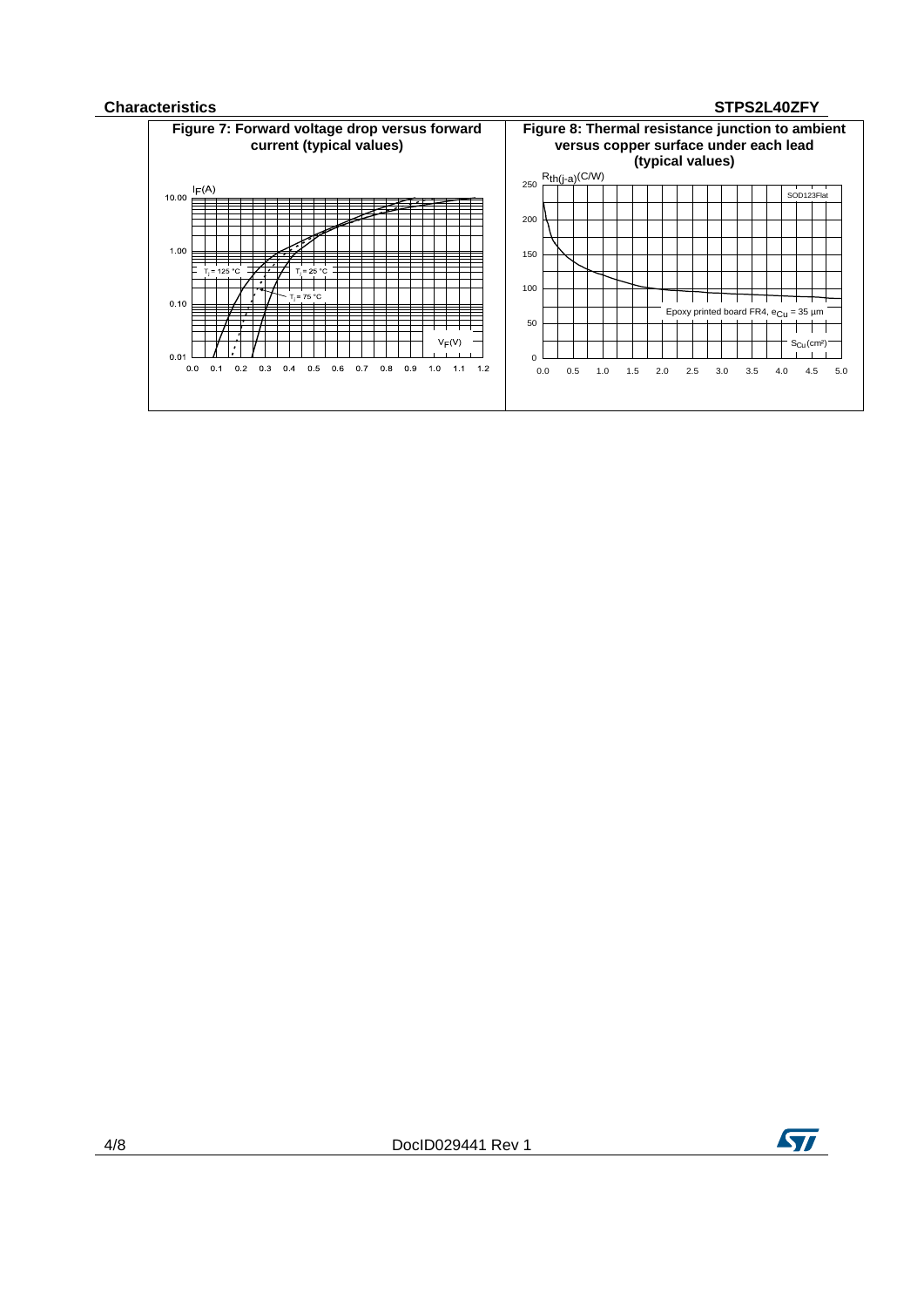# **2 Package information**

In order to meet environmental requirements, ST offers these devices in different grades of ECOPACK® packages, depending on their level of environmental compliance. ECOPACK® specifications, grade definitions and product status are available at: *www.st.com*. ECOPACK® is an ST trademark.

- Epoxy meets UL94, V0
- Cooling method: by conduction (C)

## **2.1 SOD123Flat package information**





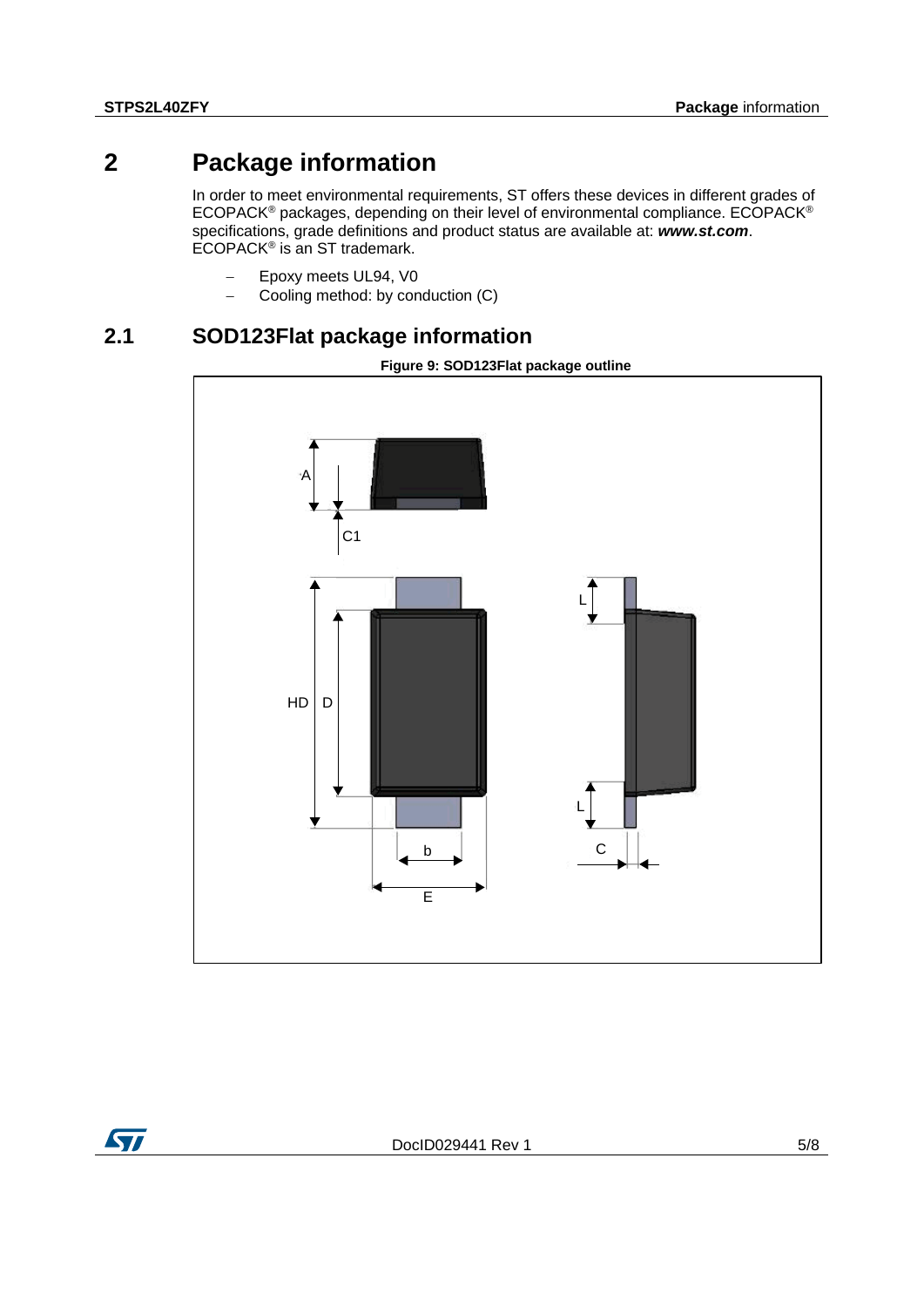## **Package** information **STPS2L40ZFY**

| Table 5: SOD123Flat package mechanical data |                    |      |      |  |  |
|---------------------------------------------|--------------------|------|------|--|--|
|                                             | <b>Dimensions</b>  |      |      |  |  |
| Ref.                                        | <b>Millimeters</b> |      |      |  |  |
|                                             | Min.               | Typ. | Max. |  |  |
| A                                           | 0.86               | 0.98 | 1.10 |  |  |
| b                                           | 0.80               | 0.90 | 1.00 |  |  |
| C                                           | 0.08               | 0.15 | 0.25 |  |  |
| c <sub>1</sub>                              | 0.00               |      | 0.10 |  |  |
| D                                           | 2.50               | 2.60 | 2.70 |  |  |
| E                                           | 1.50               | 1.60 | 1.80 |  |  |
| HD                                          | 3.30               | 3.50 | 3.70 |  |  |
|                                             | 0.45               | 0.65 | 0.85 |  |  |





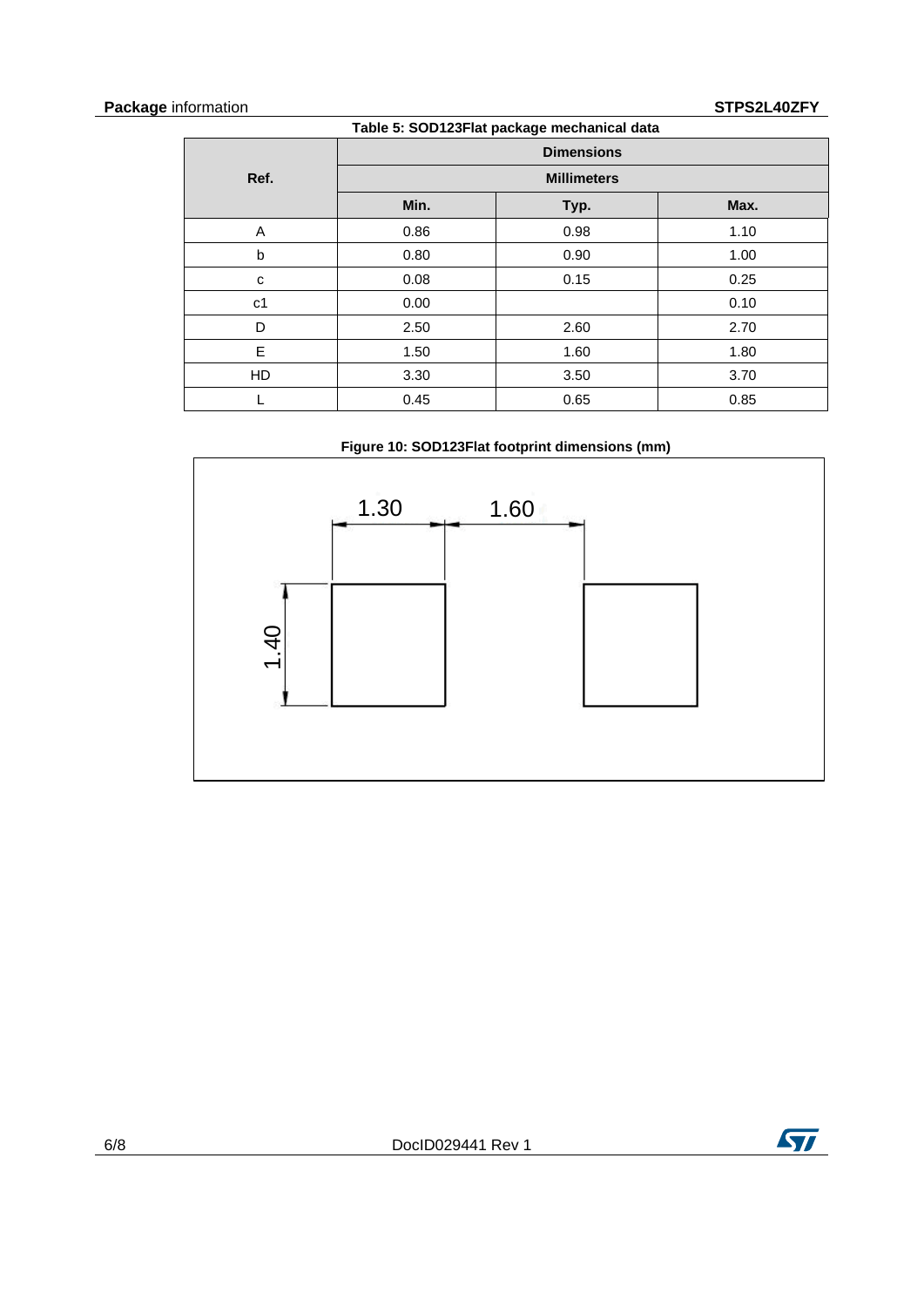# **3 Ordering information**

| Table 6: Ordering information                                         |     |            |                    |               |               |
|-----------------------------------------------------------------------|-----|------------|--------------------|---------------|---------------|
| <b>Marking</b><br>Weight<br>Order code<br>Package<br><b>Base gty.</b> |     |            |                    | Delivery mode |               |
| STPS2L40ZFY                                                           | 2Y4 | SOD123Flat | 12.5 <sub>ma</sub> | 3000          | Tape and reel |

# **4 Revision history**

| Table 7: Document revision history |  |
|------------------------------------|--|
|                                    |  |

| Date        | <b>Revision</b> | <b>Changes</b>   |
|-------------|-----------------|------------------|
| 13-Oct-2016 |                 | Initial release. |